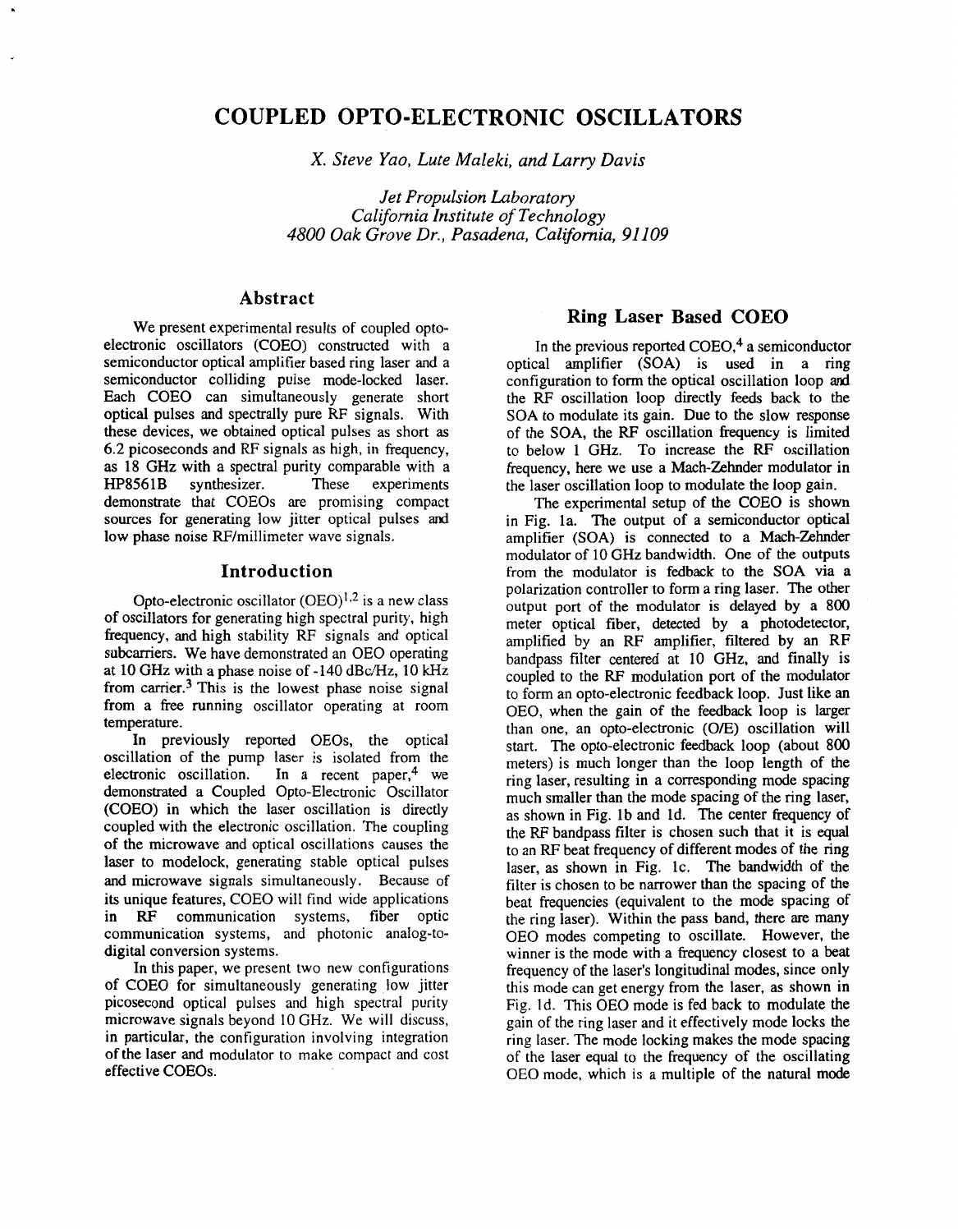spacing of the laser, as shown in Fig. le. Because all the oscillating modes in the mode-locked laser are forced in phase, all the mode beat signals between any two neighboring laser modes will add up in phase and generate **a** strong signal at the frequency of the oscillating OEO mode. This enhanced mode beat signal in turn provides more gain to the oscillating OEO mode and reinforces its oscillation, as shown in Fig. If.



Fig. **1** a) Illustration of a COEO constructed with a SOA and a Mach-Zehnder modulator. b) All possible laser modes with a mode spacing of **Av.** They have random phases in the absence of the electro-optic feedback. c) **All** possible mode beat frequencies of the laser modes in the photodetector. The lowest frequency  $(\Delta v)$ corresponds to the sum of the beats between adjacent modes, the second lowest frequency  $(2\Delta v)$  corresponds to the sum of the beats between every other modes, and *so*  on. Due to the random phases of the laser modes, these beat signals are weak and noisy. d) **All** possible oscillating modes defined by the opto-electronic loop. Only those modes aligned with a mode beat frequency can get gain (or energy) from the laser. An electrical filter

with a bandwidth narrower than the mode spacing **of** the laser selects one OEO mode  $(f = 3\Delta v)$  in the illustration) to oscillate. e) The selected OEO oscillation then drives and mode-locks the laser, limiting the number **of**  oscillating laser modes and forcing them to oscillate in phase. **f)** The beat of the in-phase laser modes in turn greatly enhances the selected OEO oscillation.

The experimental arrangement is similar to a regeneratively mode-locked laser,<sup>5</sup> however here the *O/E* oscillation modes, which were not considered in regenerative mode-locking, play a critical role. In regenerative mode-locking, play a critical role. particular, the long fiber delay for the opto-electronic loop stores the phase information of both the optoelectrical oscillation and the optical oscillation. The feedback of the stored phase information is the key to high spectral purity oscillations. Similar to a high spectral purity oscillations. conventional OEO, the phase noise of the *O/E*  oscillation, which directly translates to the jitter of the optical pulses, is expected to be inversely proportional to the time delay squared. Longer *O/E*  loop delay reduces the phase noise of the generated microwave and lowers the jitter of the optical pulses.



Fig. **2** a) Time domain measurement of he optical pulses. b) Optical spectrum of the ring laser with (upper curve) and without opto-electronic oscillation.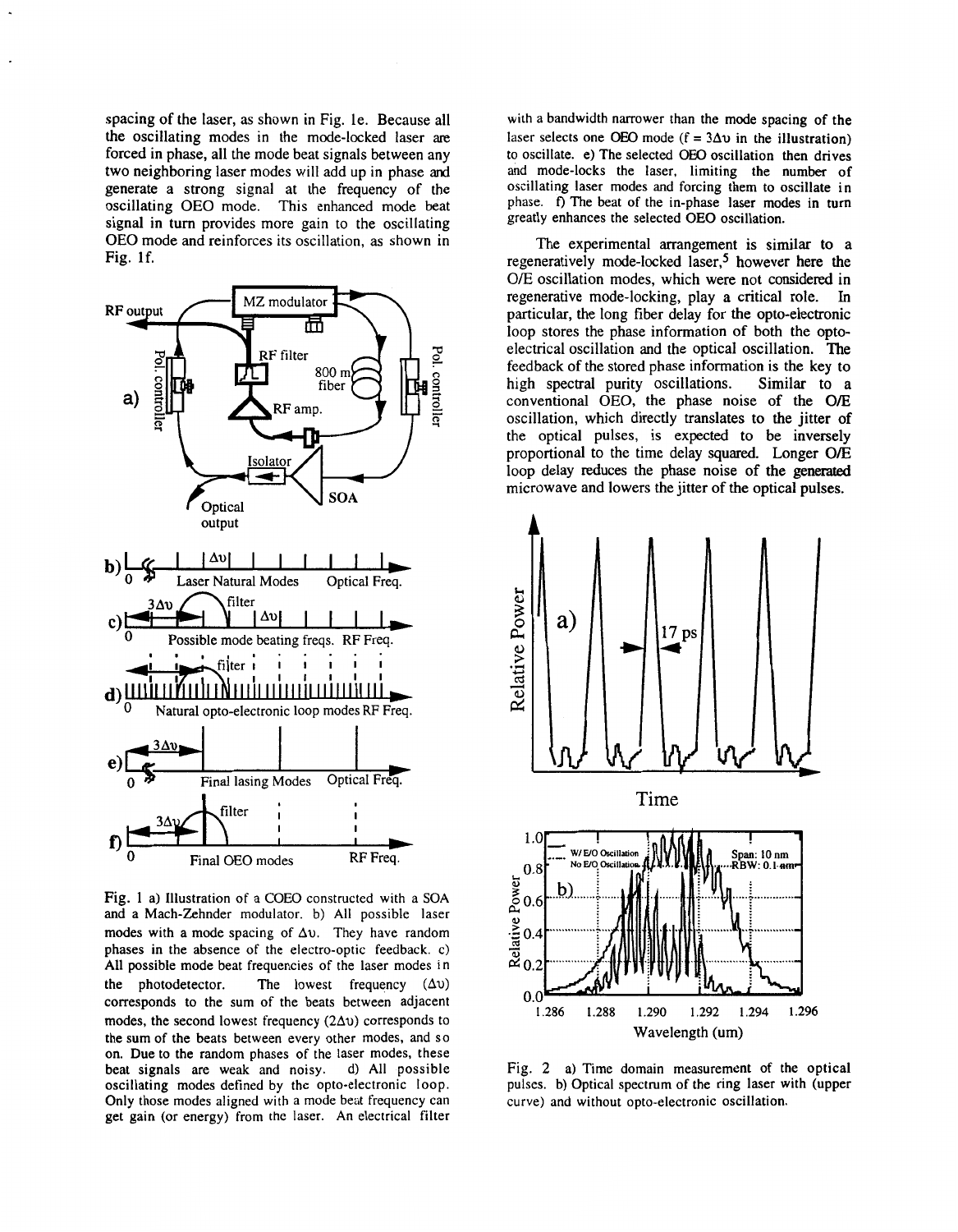<span id="page-2-0"></span>The pulses generated by the COEO were measured with a New Focus 40 GHz detector and a Tek CSA803 communication signal analyzer, and the result is shown in Fig. 2a. The measured pulse width is 17 ps, limited by the rise time of the sampling head (SD-26). However, our preliminary autocorrelation measurement indicated a pulse width of 15 ps. On the other hand, the optical spectrum of the pulses, as shown in Fig. 2b, has a bandwidth of **4**  nm, implying that the pulses were not transform limited.



Fig. 3 a) Measured **RF** spectra of the COEO output at different spectrum analyzer settings and the comparison with a signal from a HP8671B synthesizer. **b)** Single sideband phase noise comparison of the COEO, a OEO and a **HP** 8671B synthesizer at **10** Ghz.

The measured RF spectrum are compared with a high performance synthesizer (HP8671B); as shown in Fig. 3a. Clearly, for the spectrum analyzer settings, the spectral purity of the COEO is better than that of HP8671B. We also measured the phase noise of the COEO and the result is shown in Fig. 3b. For comparison, the phase noises of HP8671B synthesizer and a conventional OEO with **2** km loop length are also shown in Fig. 3b. It is evident that at 10 kHz from the carrier, the phase noise of the COEO is about 10 dB better that of HP8671B, however, substantially larger than that of the conventional OEO. We expect to further lower the phase noise of the COEO by increasing its loop delay **and**  employing other noise reduction techniques.

### **COEO Based On Colliding Pulse Mode-Locked (CPM) Lasers**

Colliding pulse mode-locking has been the most effective tchnique to generate ultrashort optical pulses in passive mode-locked dye lasers. Y. K. Chen and  $\tilde{M}$ . C. Wu<sup>6</sup> successfully demonstrated CPM lasers integrated on a single piece of semiconductor and obtained subpicosecond pulses at repetition frequencies up to 350 GHz. We demonstrate here that by incorporating an electro-optic oscillation loop with a CPM laser, one can greatly reduce the phase noise and frequency jitter of the laser pulses. The effect is similar to that of injection locking the laser with an external RF source, however the external **RF**  source is not needed here and the generated signal quality is not limited by the external signal source. Therefore, such a CPM based COEO can be used as a stand-alone compact source for both mm-wave signals and subpicosecond optical pulses.

In our experiments, the monolithic CPM laser is cated using two MOCVD growths. The first fabricated using two MOCVD growths. growth is a separate confinement heterostructure with 4 compressively strained  $(E=1\%)$  quantum wells at **1.55** pm and confined on either side by **1200 A** of InGaAsP  $(\lambda=1.2 \mu m)$ . After the diffraction gratings were written by direct write electron beam lithography and etched into the SCH region, the upper cladding and contact layers were grown. The lasers were fabricated into a  $3.5 \mu m$  wide ridge laser structure with a continuous active region. The fabrication of a microwave ground-signal-ground (GSG) contact for the saturable absorber allows for high frequency probing.



Fig. 4 The cross-section illustration of a colliding pulse mode-locked laser and **a** COEO constructed with the laser.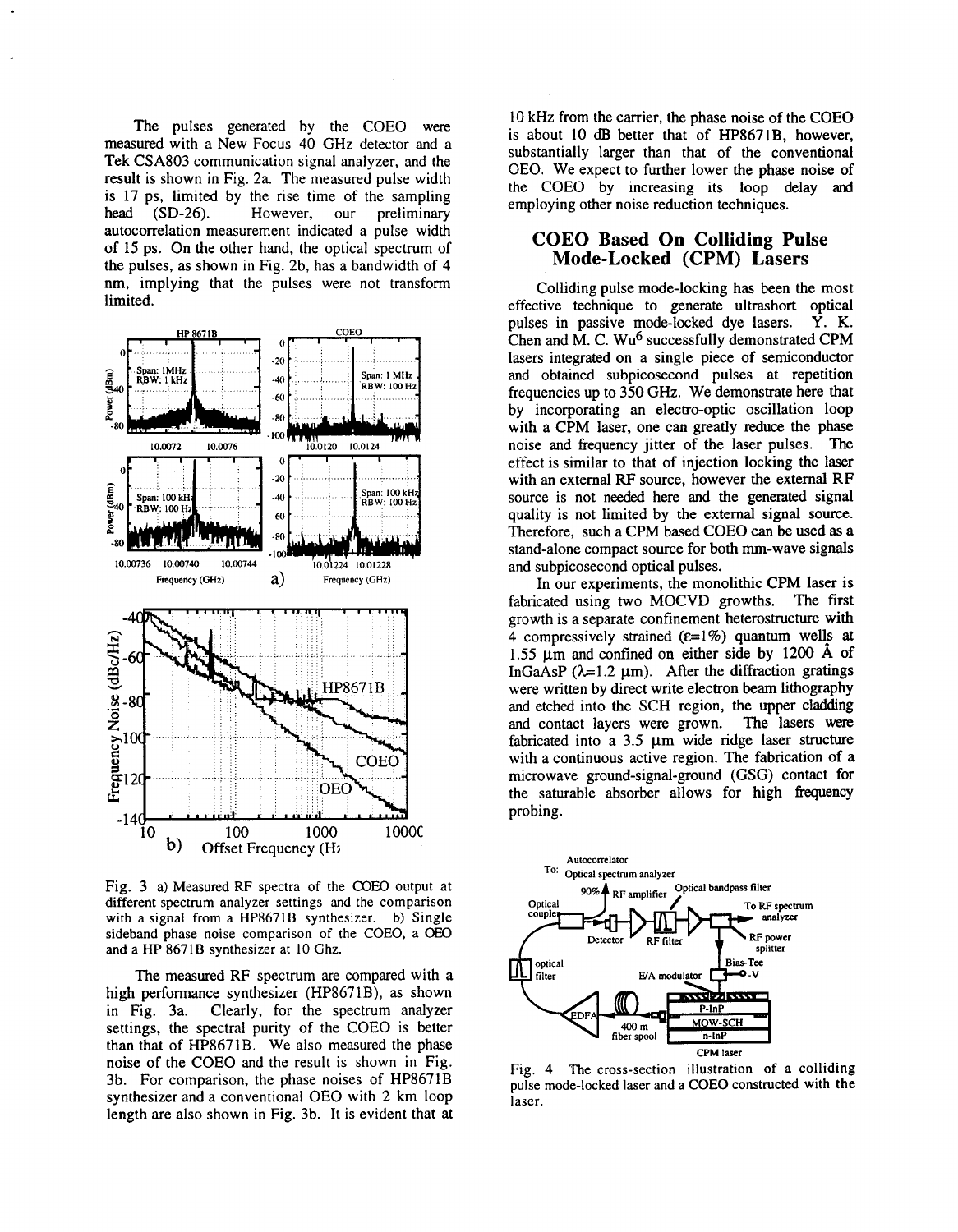The threshold current is about of **135** mA. When a reverse bias is applied to the saturable absorber, the devices exhibit passive mode-locking **for**  a range of gain currents and saturable absorber voltages. Typical operating currents are in the range **165-210** mA and typical saturable absorber voltages are **-0.5** to **-2.0** volts. The devices mode-lock best near threshold (as seen in [6]), and have facet powers of  $\sim 1$ mW at the optimal operating points. Outside the mode-locking regime of operation, the RF spectra shows a distinct peak at both the cavity fundamental of **9.03** GHz and at the mode-locking frequency of **18.06** GHz. Under the proper bias conditions, the device mode-locks at **18.06** GHz with removal of the CW component, and the **9.03** GHz peak is strongly (> *30* dB) suppressed. However, just like other passively mode-locked lasers, the pulse jitter and phase noise are extremely high due to the high spontaneous emission noise of the laser, the complex interaction of the gain-index-carrier density in semiconductors, and insufficient Q of the laser cavity.



Time (ps)

Fig. **5** a) The optical spectrum of a pulse train from a **CPM** laser based COEO. b) the auto-correlation measurement of the pulse train.

One may supply a sinusoidal clock signal at **18.06** GHz to the saturable absorber of the device to reduce the phase noise and jitter. However, this adds cost, size, and power of the device significantly. In addition, the phase noise of the laser will be limited by the external source.

To make a stand alone low noise signal source, we constructed **a** COEO with the CPM laser, **as**  shown in [Fig.](#page-2-0) **4.** The fiber spool has a length of **400**  meters, corresponding to a  $\overrightarrow{O}$  (=2 $\pi$ tf) of 2.26 x 10<sup>5</sup> for a **18** GHz signal. Note that the use of the Er+ doped fiber amplifier (EDFA) in the loop is not mandatory for the operation of the COEO. It is used merely to boost the optical signal so that the optical pulses can be measured with an autocorrelator. We made the COEO operational even without the insertion of the EDFA in the loop.

After closing the opto-electronic loop, stable mode-locked pulses are immediately present. The spectral and autocorrelation measurements of the optical pulses are shown in Fig. 5a and Fig. 5b respectively. The spectral width  $\Delta\lambda$  is about 0.6 nm and the pulse width  $\Delta \tau$  is 6.2 ps if sech<sup>2</sup> pulse shape is assumed. The time and bandwidth product is thus **0.445,** slightly above transform limit.

Stable opto-electronic oscillation was also observed with a RF spectrum analyzer at the RF output port of the COEO, as shown in Fig. 6. The mode spacing of the O/E oscillation is about **487**  kHz, in consistence with the O/E loop length. The sidemodes suppression is about **21** dB. The single sideband phase noise of the **18** GHz signal can be estimated from the spectrum analyzer measurement to be -104 dBc/Hz at 100 kHz offset and -86 dBc/Hz at **10** kHz offset. The measured RF spectra of the COEO with or without the EDFA in the loop are about the same. Further phase noise reduction can be achieved by increasing the O/E loop length and by further suppressing the sidemodes using the multiloop technique.



Fig. **6. RF** spectrum measurements of a *COEO*  constructed with a **CPM** laser.

#### **Summary**

Two new types of coupled opto-electronic oscillators were investigated experimentally. We generated 17 ps optical pulses and a **10** GHz RF signal with low phase noise using a COEO constructed with SOA ring laser and a Mach-Zehnder modulator. We also demonstrated the generation of **6.2** ps optical pulses and a **18** GHz RF signal with a COEO based on colliding pulse mode-locked (CPM)